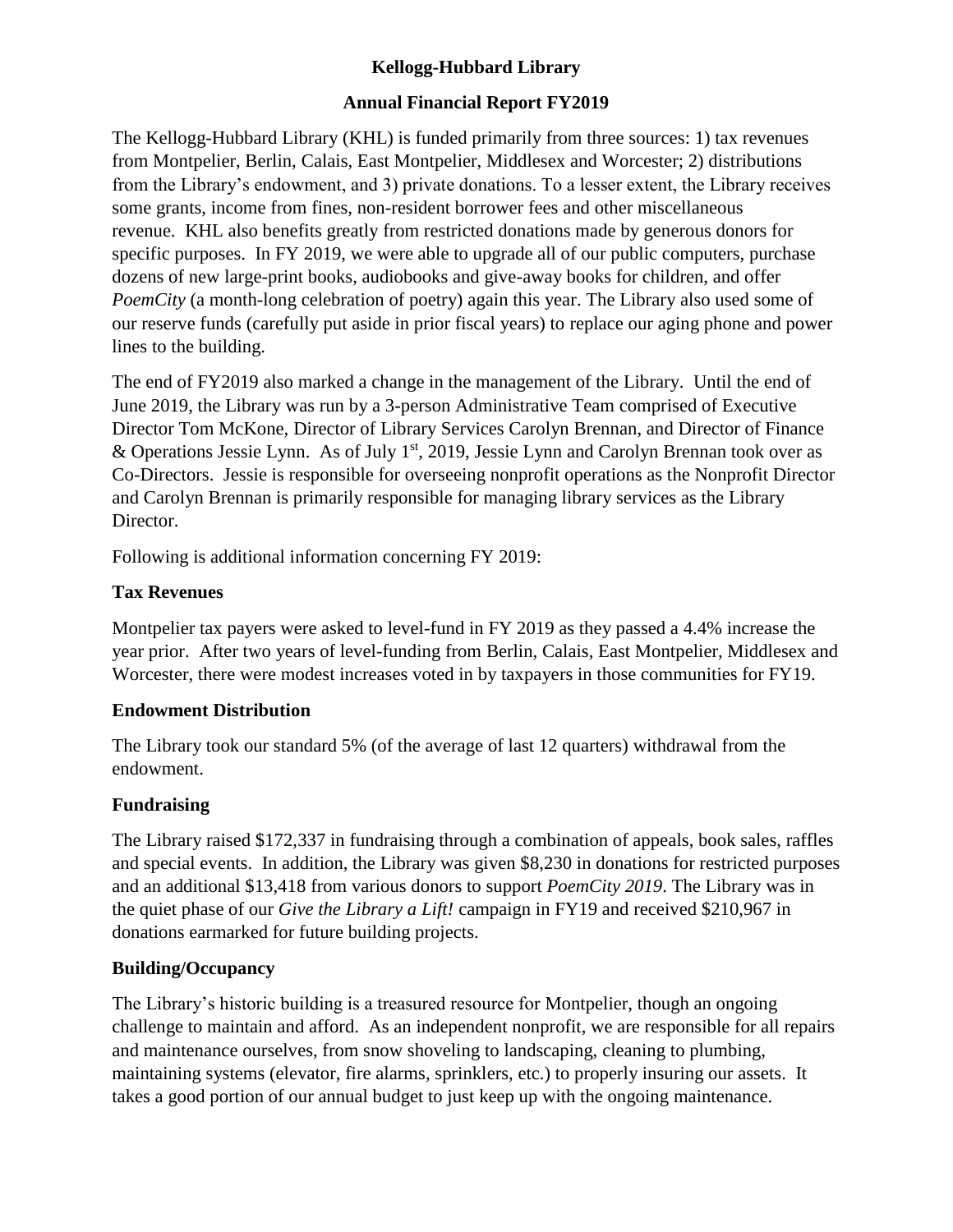# **Kellogg-Hubbard Library**

### **Annual Financial Report FY2019**

In FY19, we were also able to fertilize and care for two trees on our property needing attention, replace the sump pump in our sewer pump station, replace a broken sink drain and install a new bike rack on the Main Street side of our building. As mentioned before, we also utilized some of our reserve funds to completely replace our phone lines and power lines to the building, including digging up the property to run new conduits for these lines.

### **End of Year**

The Fiscal Year ended with \$13,337 more in fundraising than was budgeted, with a few unusual one-time donations. Also, in anticipation of the end-of-fiscal-year leadership transition, some projects were delayed in FY2019. The year ended with 3% unexpended funds that was carefully put into our reserve funds to address cash flow needs, building needs and projects such as a selfcheckout kiosk in the future.

## **Graphic Representations of Operating Revenue and Expenditures**